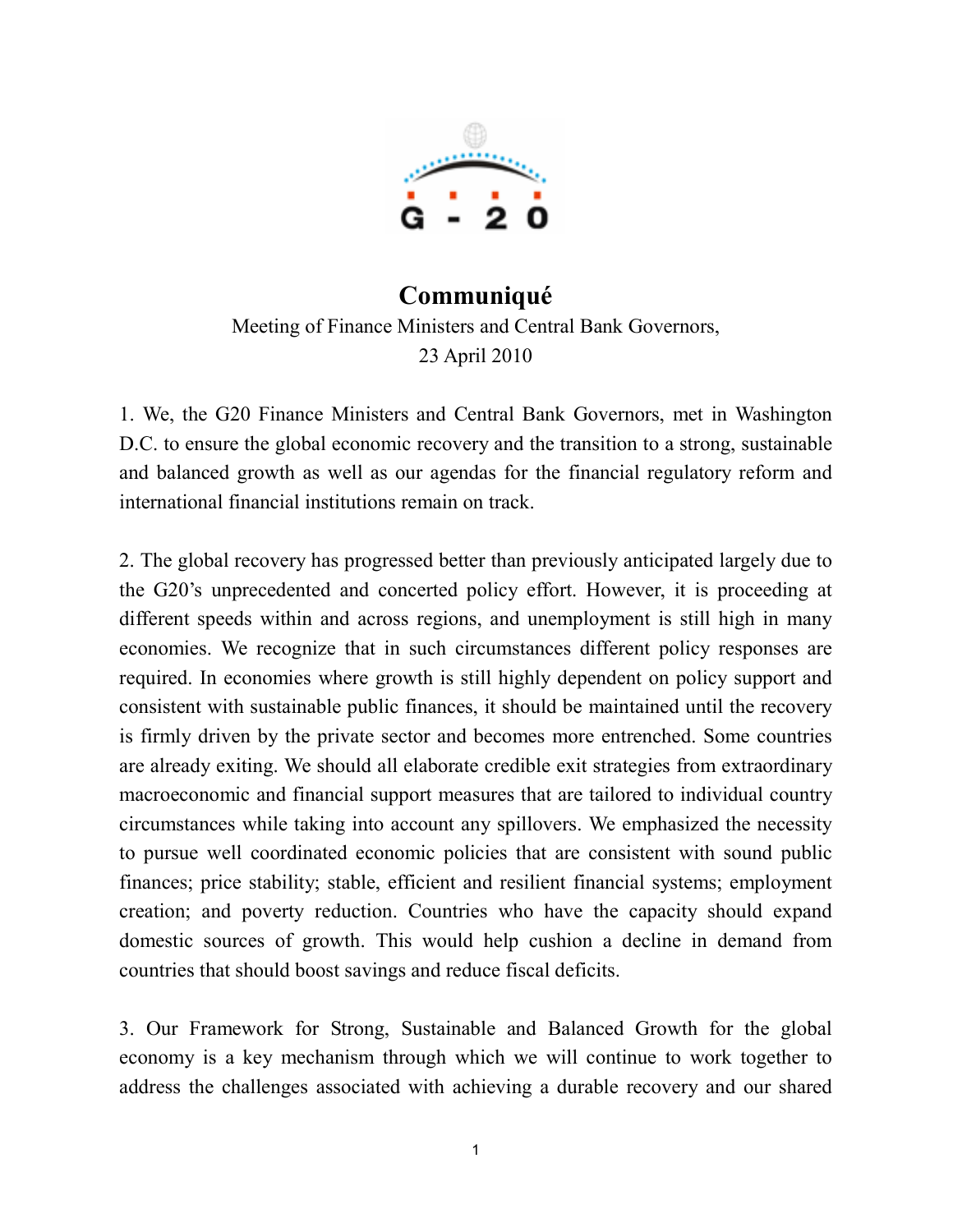objectives. In accordance with our timetable set out in St Andrews, we have conducted, with support from the IMF and World Bank, the initial phase of our cooperative and consultative mutual assessment process for the Framework by sharing our national and regional policy frameworks, programs and projections, assessing their collective consistency with our objectives, and producing a forward-looking assessment of global economic prospects. We further provided guidance to the IMF, and other international organizations, to assist us in assessing collective implications of national policies that could improve our global economic prospects and bring us closer to our shared objectives. For this purpose, we have agreed on principles to direct the development of alternative policy scenarios and have further elaborated the objectives of strong, sustainable and balanced growth as outlined in the Annex to this Communiqué. Drawing on these inputs we will deliver an initial set of policy options for consideration by our Leaders at the June 2010 Summit.

4. Recognizing the increasingly integrated nature of the financial regulatory reform issues, we reaffirmed our strong commitment to fully implement our reform agenda on the timelines agreed by Leaders in London and Pittsburgh. Good progress is being made and, to maintain the momentum, we:

- reaffirmed our reform is multi-faceted but at its core must be stronger capital standards, complemented by clear incentives to mitigate excessive risk-taking practices. We recommitted to developing by end-2010 internationally agreed rules to improve both the quantity and quality of bank capital and to discourage excessive leverage. These rules will be phased in as financial conditions improve and economic recovery is assured, with the aim of implementation by end-2012. Implementation of these new rules should be complemented by strong supervision. We stressed the importance of the quantitative and macroeconomic impact studies underway and look forward to an update on their progress by the FSB for our June meeting.
- agreed to closely review the progress of and provide guidance and strong support for the work of the FSB, BCBS and IMF. We support the work of the FSB to develop prudential standards, market infrastructures to contain the propagation of shocks and resolution tools and frameworks for systemically important financial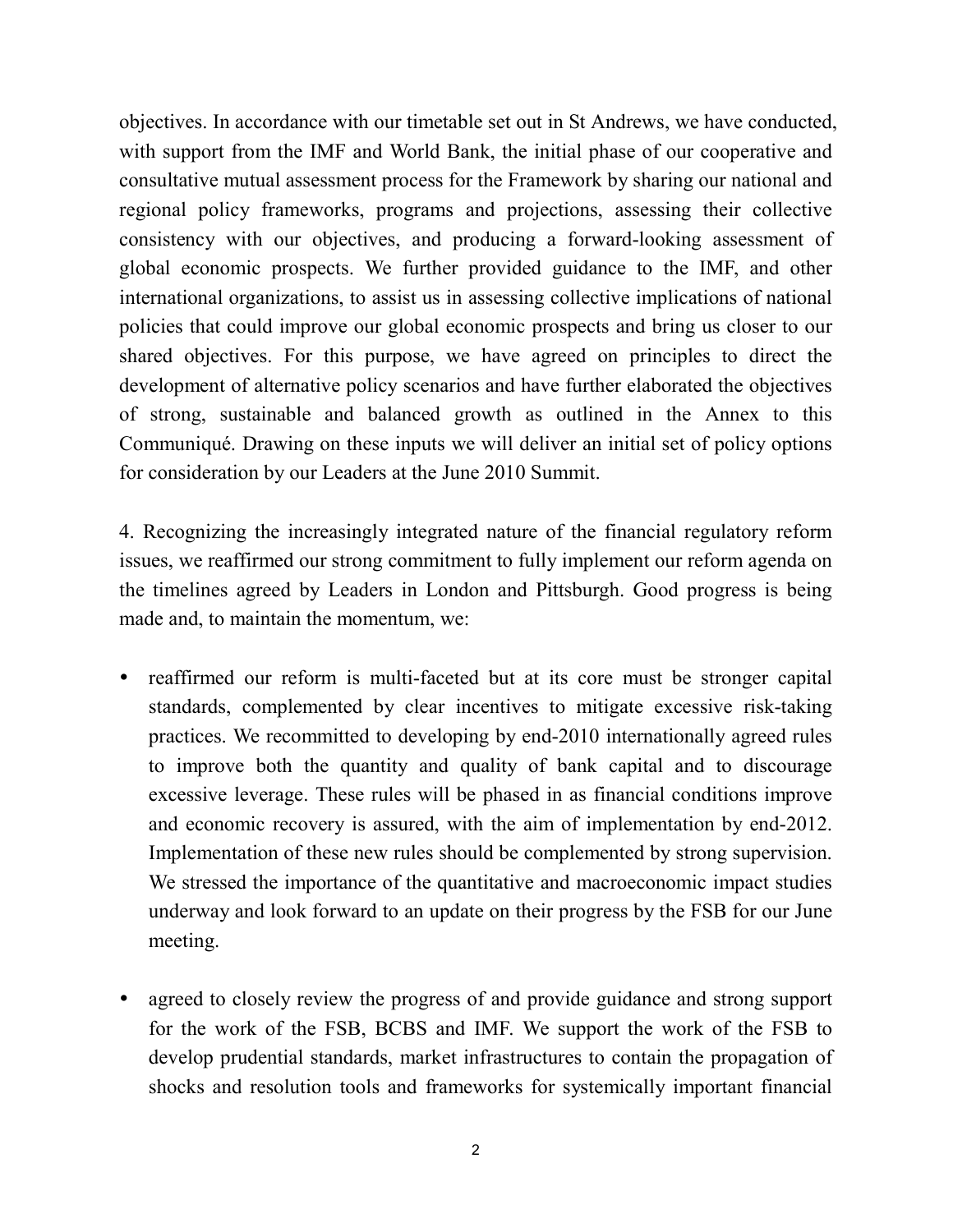institutions and look forward to a progress report for our meeting in June 2010. We look forward to receiving the IMF's final report on the range of options that countries have adopted or are considering as to how the financial sector could make a fair and substantial contribution towards paying for any burdens associated with government interventions to repair the banking system. We call on the IMF for further work on options to ensure domestic financial institutions bear the burden of any extraordinary government interventions where they occur, address their excessive risk taking and help promote a level playing field, taking into consideration individual country's circumstances. We welcomed the FSB, IMF and BCBS's joint report on the inter-linkages between these issues and noted that, moving forward, we need to take into account the cumulative impact of the reforms on the financial system and the wider economy to move unequivocally in the direction of sound and stronger capital and liquidity framework ; and

 stressed the importance of achieving a single set of high quality, global accounting standards; implementing international standards with regard to compensation practices and welcomed the FSB's report; completing the development of standards for central clearing and trading on exchanges or electronic platforms of all standardized over-the-counter derivative contracts, where appropriate, and reporting to trade repositories of all over-the-counter derivative contracts; and consistent and coordinated oversight of hedge funds and credit rating agencies. We welcomed the progress by the Financial Action Task Force in the fight against money laundering and terrorist financing, particularly regarding the issue of a public statement on jurisdictions with strategic deficiencies last February. We also welcomed the report by the Global Forum on Tax Transparency and Exchange of Information, the launch of the peer review process, and the development of a multilateral mechanism for information exchange which will be open to all countries. We welcomed the launch of the evaluation process by the FSB on the adherence to prudential information exchange and cooperation standards in all jurisdictions.

5. We noted the draft report on the scope of energy subsidies and suggestions for the implementation of the Pittsburgh commitment from the IEA, OPEC, OECD and World Bank. In accordance with country ownership and circumstances and recognizing the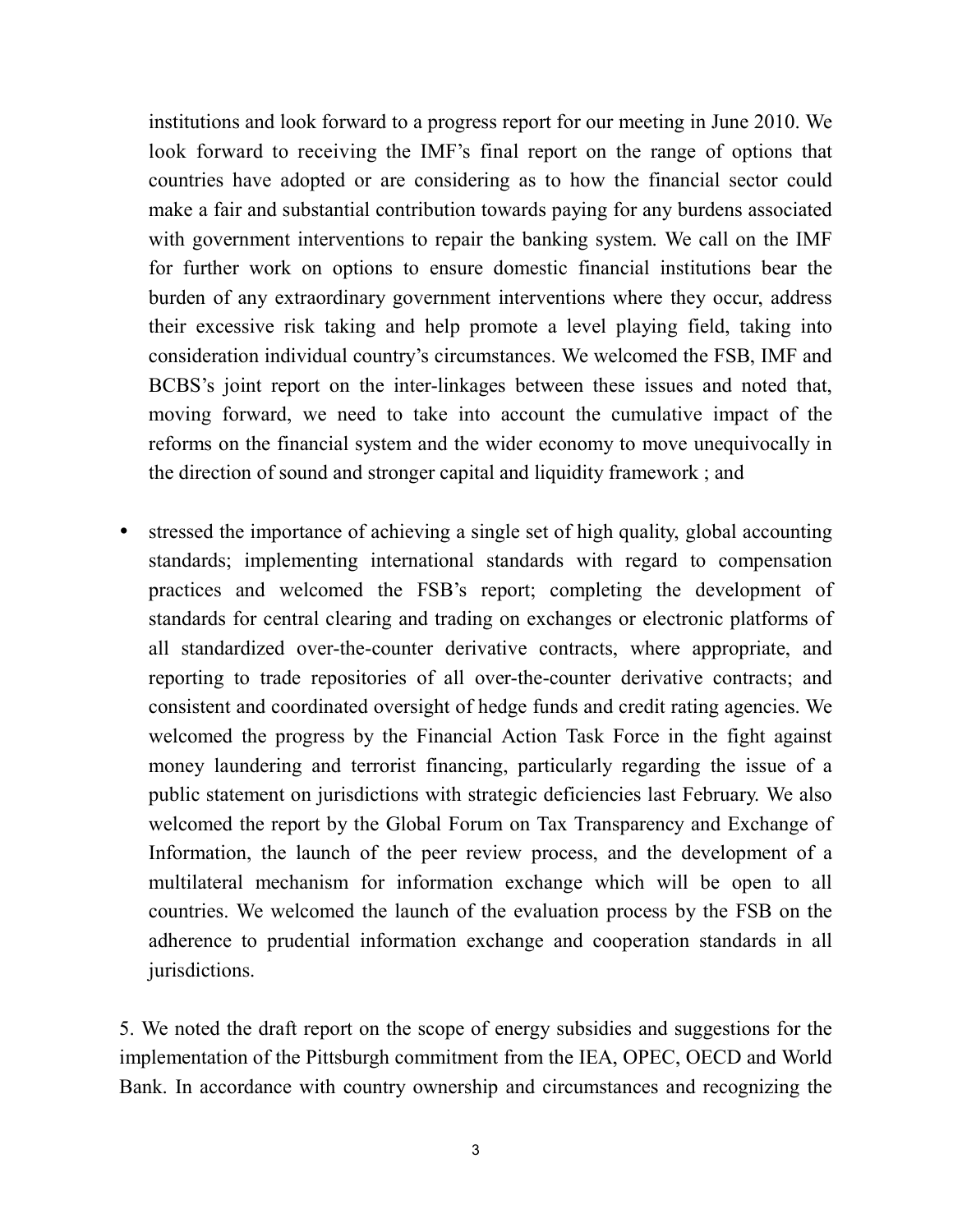importance of providing those in need with essential energy services, we recommitted to prepare strategies and timetables for our meeting in June to rationalize and phase out, over the medium term, of inefficient fossil fuel subsidies that encourage wasteful consumption.

6. We urged progress to deliver on the representation and governance reforms of the International Financial Institutions agreed in Pittsburgh. We urged the IMF to deliver the quota and governance reforms by the November Seoul Summit. We look forward to an agreement on a package of voice reforms and World Bank financial resources, together with reforms to ensure effectiveness, at the upcoming Development Committee meeting. We will work towards ambitious IDA16 and African Development Fund replenishments. We welcomed the agreement in principle to increase the capital of the IaDB and EBRD and to adopt a robust reform agenda and look forward to the conclusion of discussions on general capital increase of the African Development Bank. We agreed to support full relief of Haiti's debt by all IFIs, including through burden sharing, and welcomed the agreement at the IaDB and World Bank to relieve its debt and the establishment of the Haiti Reconstruction Fund.

7. We acknowledged the progress achieved by the Financial Inclusion Experts Group and look forward to the successful launch of the 'SME Finance Challenge'. We welcomed the work of the Financial Safety Nets Experts Group and agreed to look at policy options to improve global financial safety nets, based on sound incentives, to better assist countries to deal with volatility in global capital flows. Inefficient markets and excess volatility in commodity prices more generally negatively affect both producers and consumers. We will finalize our work to address excessive commodity price volatility by improving the functioning and transparency of physical and financial markets in both producing and consuming countries.

8. We agreed to meet again on June 4-5 2010 in Busan, Republic of Korea, to prepare for the June Leaders' Summit in Toronto, Canada.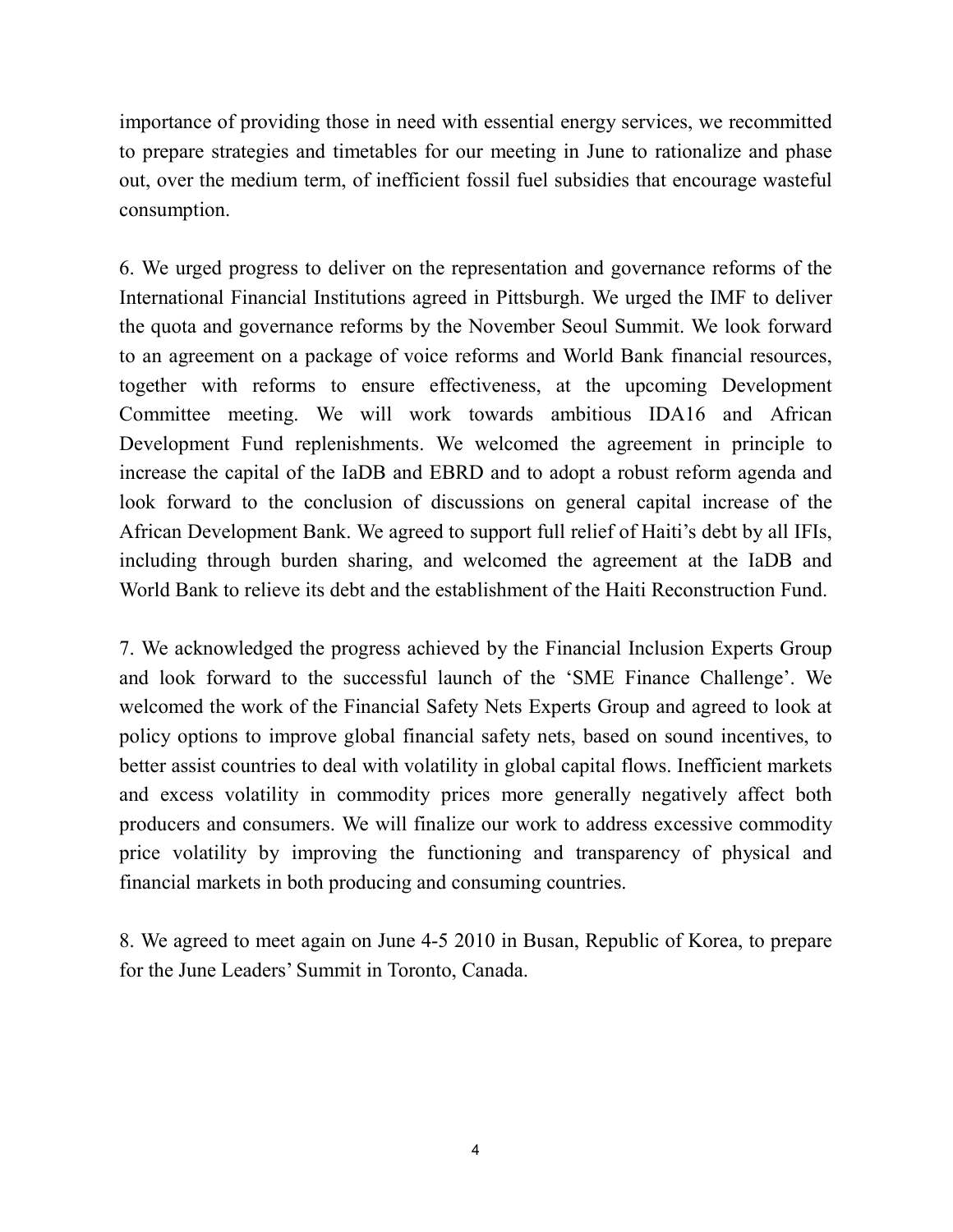## The G-20 Framework for Strong, Sustainable and Balanced Growth

The primary goal of the Framework is to encourage G20 countries to implement coherent mediumterm policy frameworks to attain a mutually beneficial growth path and avoid future crises. While G20 countries should adopt policy frameworks that are appropriate to their individual circumstances, there are clear benefits to collective action to achieve this goal. Such an approach would also raise living standards in emerging markets and developing countries.

Given that it may take several years to realise the benefits of many policy reforms, G20 countries should consider initiating actions now to attain stronger, and more balanced and sustainable growth over the medium term. Policy frameworks should be forward looking to guide expectations and to be sufficiently flexible to manage potential risks and facilitate adjustment to shocks so that strong, sustainable and balanced growth can be maintained.

The objectives of strong, sustainable and balanced growth are closely related and need to be pursued in a way that is mutually reinforcing.

Strong growth should

- a. Close current output and employment gaps in G20 countries as soon as possible,
- b. Converge to the growth rate of potential output over the medium term, and
- c. Be enhanced over the long term by increasing potential output growth, primarily by efficiently utilizing available resources through the implementation of more effective structural policies.

Sustainable growth should be:

- a. In line with underlying potential growth over the medium term, thereby providing a firm basis for long term growth,
- b. Based on sustainable public finances and price and financial stability,
- c. Resilient to economic and financial shocks,
- d. Determined primarily by competitive market forces, and
- e. Consistent with social and environmental policy goals.

Balanced growth should:

- a. Be broadly based across all G20 countries and regions of the world,
- b. Not generate persistent and destabilizing internal or external imbalances, and
- c. Consistent with broad development goals, in particular, convergence to high standards of living across countries in the long run.